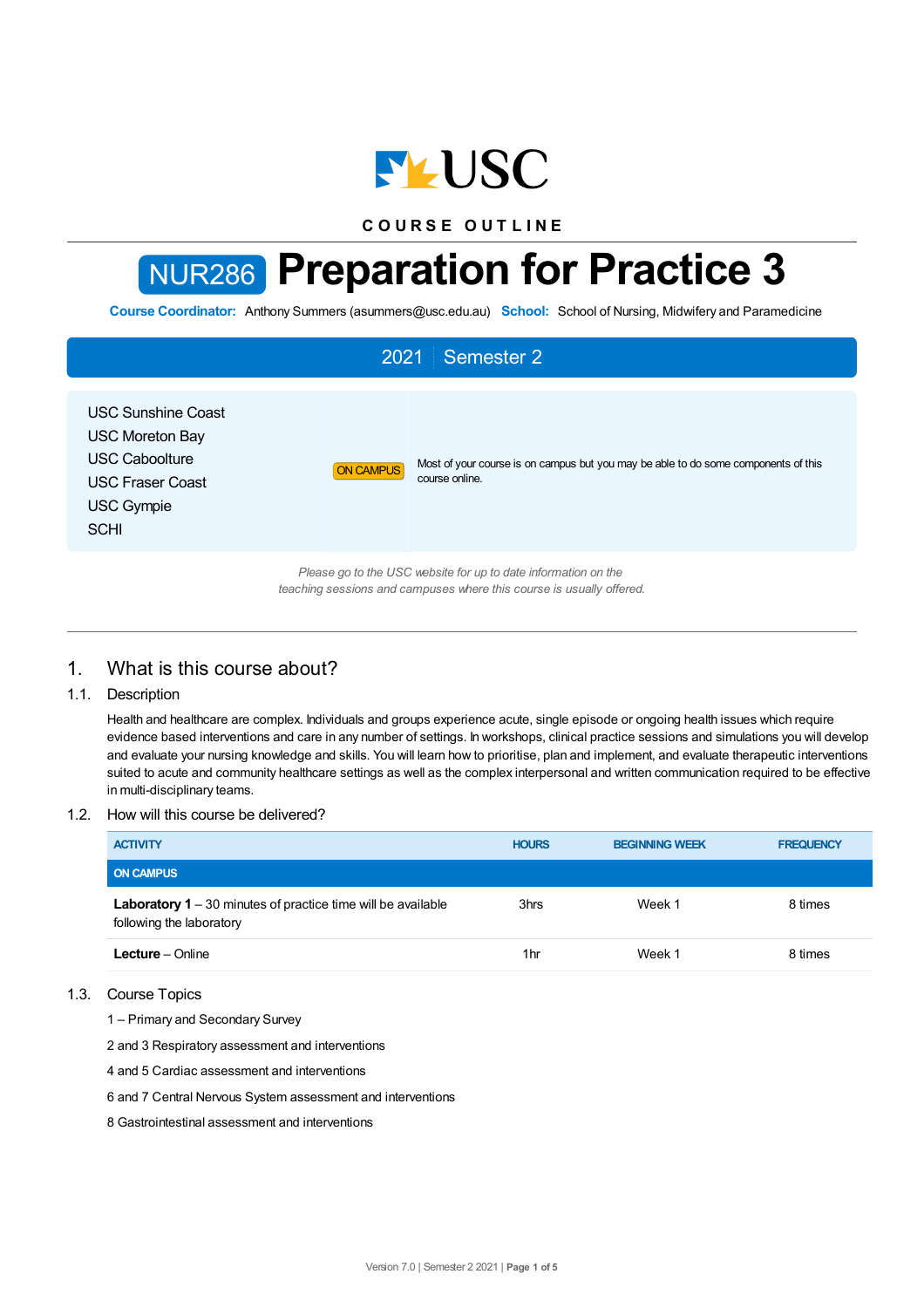# 2. What level is this course?

## 200 Level (Developing)

Building on and expanding the scope of introductory knowledge and skills, developing breadth or depth and applying knowledge and skills in a new context. May require pre-requisites where discipline specific introductory knowledge or skills is necessary. Normally, undertaken in the second or third full-time year of an undergraduate programs.

# 3. What is the unit value of this course?

6 units

# 4. How does this course contribute to my learning?

|                   | <b>COURSE LEARNING OUTCOMES</b>                                                                                                                                                                   | <b>GRADUATE QUALITIES</b>                                                 |
|-------------------|---------------------------------------------------------------------------------------------------------------------------------------------------------------------------------------------------|---------------------------------------------------------------------------|
|                   | On successful completion of this course, you should be able to                                                                                                                                    | Completing these tasks<br>successfully will contribute to<br>you becoming |
|                   | Use and interpret evidence to plan and prioritise therapeutic interventions and care for patients<br>with acute and/or episodic, complex health needs                                             | Creative and critical thinker                                             |
| $\left( 2\right)$ | Demonstrate safe and evidence based practice using health technologies and information systems<br>to support patient diagnosis and monitoring                                                     | Creative and critical thinker<br>Empowered                                |
| (ვ                | Collaborate to plan interventions which enhance individual and group participation in complex<br>healthcare.                                                                                      | Creative and critical thinker                                             |
|                   | Self-appraise your skill development in assessment, care planning and safe, evidence based care<br>in complex health situations and create an action plan for your practice and on-going learning | Creative and critical thinker<br>Ethical                                  |

# 5. Am Ieligible to enrol in this course?

Refer to the USC [Glossary](https://www.usc.edu.au/about/policies-and-procedures/glossary-of-terms-for-policy-and-procedures) of terms for definitions of "pre-requisites, co-requisites and anti-requisites".

## 5.1. Pre-requisites

NUR226 and enrolled in SC391, SC392 or SC394

#### 5.2. Co-requisites

NUR331

#### 5.3. Anti-requisites

NUR202

## 5.4. Specific assumed prior knowledge and skills (where applicable)

Not applicable

# 6. How am Igoing to be assessed?

## 6.1. Grading Scale

Limited Grading (PNP)

Pass (PU), Fail (UF). All assessment tasks are required to be passed for successful completion of the course.

## 6.2. Details of early feedback on progress

Feedback will be provided on your preparation for practice - each week students will use the CICO process to identify positive areas of practice and develop plans to improve confidence or knowledge.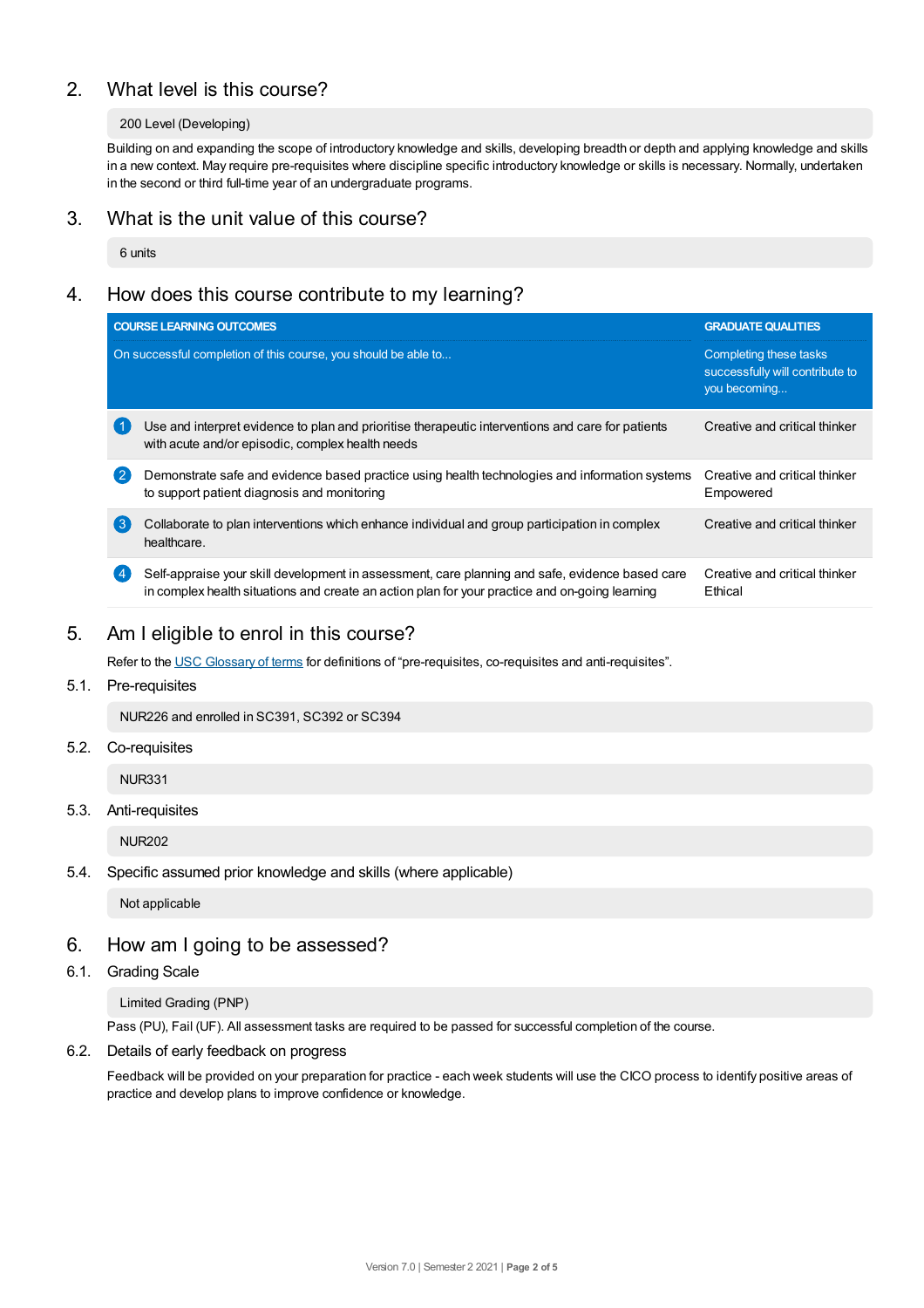# 6.3. Assessment tasks

| <b>DELIVERY</b><br><b>MODE</b> | <b>TASK</b><br>NO. | <b>ASSESSMENT</b><br><b>PRODUCT</b> | <b>INDIVIDUAL</b><br><b>OR GROUP</b> | <b>WHAT IS THE</b><br><b>DURATION /</b><br><b>LENGTH?</b> | <b>WHEN SHOULD I SUBMIT?</b>                    | <b>WHERE SHOULD I</b><br><b>SUBMIT IT?</b> |
|--------------------------------|--------------------|-------------------------------------|--------------------------------------|-----------------------------------------------------------|-------------------------------------------------|--------------------------------------------|
| All                            |                    | Quiz/zes                            | Individual                           | 20 minutes                                                | Throughout teaching period (refer to<br>Format) | Online Test (Quiz)                         |
| All                            | 2                  | <b>Written Piece</b>                | Individual                           | 1200 words<br>equivalent                                  | Throughout teaching period (refer to<br>Format) | Online Assignment<br>Submission            |

#### **All - Assessment Task 1:** Quiz

| <b>GOAL:</b>     | This task provides you with the opportunity to demonstrate evidence of your learning in patient assessment, clinical<br>reasoning and provision of safe and the ability to recognise and respond to clinical deterioration |                                                           |                                     |  |  |
|------------------|----------------------------------------------------------------------------------------------------------------------------------------------------------------------------------------------------------------------------|-----------------------------------------------------------|-------------------------------------|--|--|
| <b>PRODUCT:</b>  | Quiz/zes                                                                                                                                                                                                                   |                                                           |                                     |  |  |
| <b>FORMAT:</b>   | For weeks 1,2,4 and 6 you will be required to complete a weekly online quiz linked to the weekly course topics and<br>learning materials.                                                                                  |                                                           |                                     |  |  |
| <b>CRITERIA:</b> | No.                                                                                                                                                                                                                        |                                                           | <b>Learning Outcome</b><br>assessed |  |  |
|                  |                                                                                                                                                                                                                            | Conduct assessment                                        | $\mathbf{0}$                        |  |  |
|                  | 2                                                                                                                                                                                                                          | Prioritise clinical issues                                | $\mathbf{0}$                        |  |  |
|                  | 3                                                                                                                                                                                                                          | Conduct appropriate, safe and responsive nursing practice | $\mathbf{0}$                        |  |  |
|                  |                                                                                                                                                                                                                            |                                                           |                                     |  |  |

## **All - Assessment Task 2:** Written assignment

| <b>GOAL:</b>     | You will use evidence to plan and communicate patient data and care in a clinical handover and reflect on your learning<br>and demonstrate preparation for transition to practice |                                                                                                                                                                                                                                                                                                                                                                                                                                                                                                                                                                                   |                                     |  |  |  |
|------------------|-----------------------------------------------------------------------------------------------------------------------------------------------------------------------------------|-----------------------------------------------------------------------------------------------------------------------------------------------------------------------------------------------------------------------------------------------------------------------------------------------------------------------------------------------------------------------------------------------------------------------------------------------------------------------------------------------------------------------------------------------------------------------------------|-------------------------------------|--|--|--|
| <b>PRODUCT:</b>  | <b>Written Piece</b>                                                                                                                                                              |                                                                                                                                                                                                                                                                                                                                                                                                                                                                                                                                                                                   |                                     |  |  |  |
| <b>FORMAT:</b>   |                                                                                                                                                                                   | Part 1 written handover (700 words) for weeks 3, 5, 7 and 8 you will select a patient from the scenarios presented to you<br>and using the template provided provide a handover for this patient. The timeline for the handover is at the point of transfer<br>from your ward to a high dependency unit (required because of the patient's deterioration in health status).<br>Part 2 written reflection (500 words). Using the template provide reflect on your handover and link the interventions<br>provided to the appropriate literature to support the decisions you made. |                                     |  |  |  |
| <b>CRITERIA:</b> | No.                                                                                                                                                                               |                                                                                                                                                                                                                                                                                                                                                                                                                                                                                                                                                                                   | <b>Learning Outcome</b><br>assessed |  |  |  |
|                  |                                                                                                                                                                                   | Application of handover principles in handover information provided                                                                                                                                                                                                                                                                                                                                                                                                                                                                                                               | 0064                                |  |  |  |
|                  | $\overline{2}$                                                                                                                                                                    | Evidence of appraisal and reflection on practice                                                                                                                                                                                                                                                                                                                                                                                                                                                                                                                                  | 0234                                |  |  |  |
|                  | 3                                                                                                                                                                                 | Written communication technical and academic writing                                                                                                                                                                                                                                                                                                                                                                                                                                                                                                                              | 0284                                |  |  |  |
|                  |                                                                                                                                                                                   |                                                                                                                                                                                                                                                                                                                                                                                                                                                                                                                                                                                   |                                     |  |  |  |

# 7. Directed study hours

A 12-unit course will have total of 150 learning hours which will include directed study hours (including online if required), self-directed learning and completion of assessable tasks. Directed study hours may vary by location. Student workload is calculated at 12.5 learning hours per one unit.

# 8. What resources do I need to undertake this course?

Please note: Course information, including specific information of recommended readings, learning activities, resources, weekly readings, etc. are available on the course Blackboard site– Please log in as soon as possible.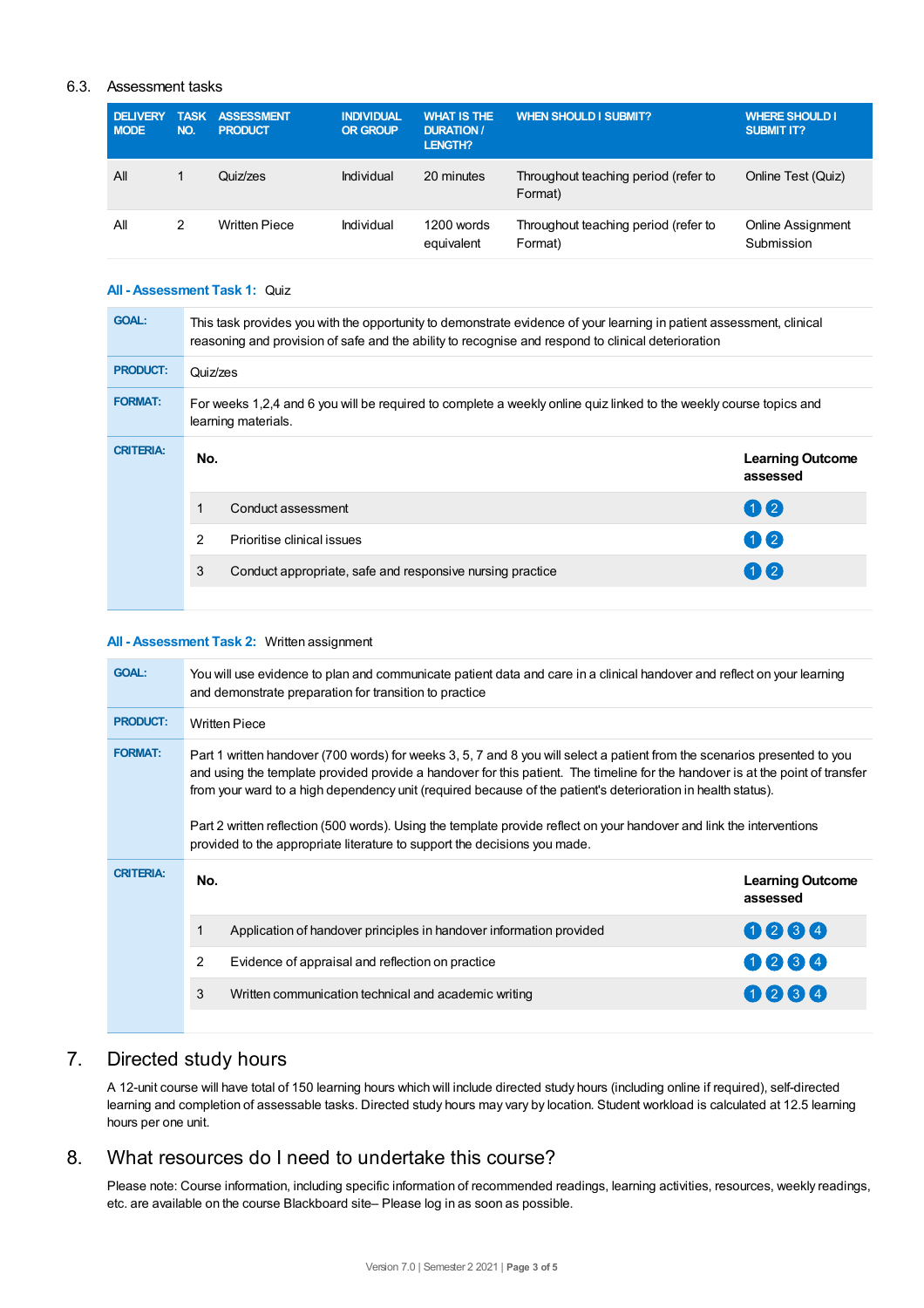## 8.1. Prescribed text(s) or course reader

Please note that you need to have regular access to the resource(s) listed below. Resources may be required or recommended.

| <b>REQUIRED?</b> | <b>AUTHOR</b>                                      | <b>YEAR</b> | <b>TITLE</b>                              | <b>PUBLISHER</b> |
|------------------|----------------------------------------------------|-------------|-------------------------------------------|------------------|
| Required         | Berman, Snyder,<br>LevettJones, Burton &<br>Harvey | 2017        | Skills in Clinical Nursing                | Pearson          |
| Required         | Tiziani. A                                         | 2017        | Havard's Nursing Guide to drugs           | Elsevier         |
| Required         | Mackie, BR                                         | 2019        | Laboratory documentation and case studies | <b>USC</b>       |

#### 8.2. Specific requirements

Completion of nursing laboratory orientation.

You are required to wear fully enclosed shoes and uniform during all nursing laboratory classes. All nursing laboratory classes must be attended

# 9. How are risks managed in this course?

Health and safety risks for this course have been assessed as low. It is your responsibility to review course material, search online, discuss with lecturers and peers and understand the health and safety risks associated with your specific course of study and to familiarise yourself with the University's general health and safety principles by reviewing the online [induction](https://online.usc.edu.au/webapps/blackboard/content/listContentEditable.jsp?content_id=_632657_1&course_id=_14432_1) training for students, and following the instructions of the University staff.

# 10. What administrative information is relevant to this course?

#### 10.1. Assessment: Academic Integrity

Academic integrity is the ethical standard of university participation. It ensures that students graduate as a result of proving they are competent in their discipline. This is integral in maintaining the value of academic qualifications. Each industry has expectations and standards of the skills and knowledge within that discipline and these are reflected in assessment.

Academic integrity means that you do not engage in any activity that is considered to be academic fraud; including plagiarism, collusion or outsourcing any part of any assessment item to any other person. You are expected to be honest and ethical by completing all work yourself and indicating in your work which ideas and information were developed by you and which were taken from others. You cannot provide your assessment work to others. You are also expected to provide evidence of wide and critical reading, usually by using appropriate academic references.

In order to minimise incidents of academic fraud, this course may require that some of its assessment tasks, when submitted to Blackboard, are electronically checked through SafeAssign. This software allows for text comparisons to be made between your submitted assessment item and all other work that SafeAssign has access to.

#### 10.2. Assessment: Additional Requirements

Limited Graded Course:

This course will be graded as Pass in a Limited Grade Course (PU) or Fail in a Limited Grade Course (UF) as per clause 4.1.3 and 4.1.4 of the Grades and Grade Point Average (GPA) - Institutional Operating Policy of the USC.

In a course eligible to use Limited Grades, all assessment items in that course are marked on a Pass/Fail basis and all assessment tasks are required to be passed for a student to successfully complete the course. Supplementary assessment is not available in courses using Limited Grades.

#### 10.3. Assessment: Submission penalties

You must contact your Course Coordinator and provide the required documentation if you require an extension or alternate assessment.

10.4. Study help

For help with course-specific advice, for example what information to include in your assessment, you should first contact your tutor, then your course coordinator, if needed.

If you require additional assistance, the Learning Advisers are trained professionals who are ready to help you develop a wide range of academic skills. Visit the Learning [Advisers](https://www.usc.edu.au/current-students/student-support/academic-and-study-support/learning-advisers) web page for more information, or contact Student Central for further assistance: +61 7 5430 2890 or [studentcentral@usc.edu.au](mailto:studentcentral@usc.edu.au).

# 10.5. Wellbeing Services

Student Wellbeing provide free and confidential counselling on a wide range of personal, academic, social and psychological matters, to foster positive mental health and wellbeing for your academic success.

To book a confidential appointment go to [Student](https://studenthub.usc.edu.au/) Hub, email [studentwellbeing@usc.edu.au](mailto:studentwellbeing@usc.edu.au) or call 07 5430 1226.